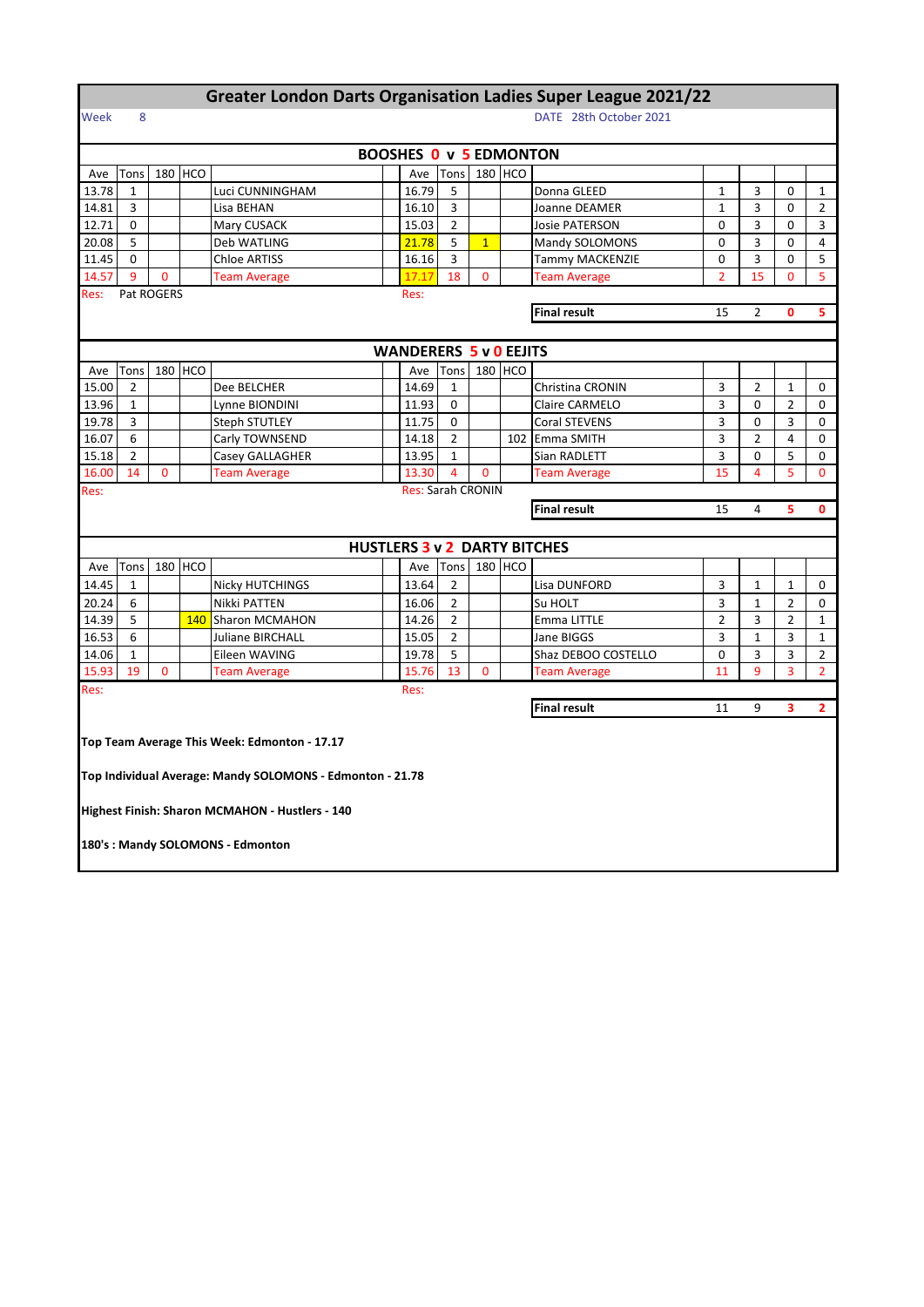|                             | <b>GLDO Ladies Super League 2021/22</b> |                        |   |                |                |                |     |              |             |            |  |  |  |  |  |
|-----------------------------|-----------------------------------------|------------------------|---|----------------|----------------|----------------|-----|--------------|-------------|------------|--|--|--|--|--|
|                             | <b>Week 8 - 28th October 2021</b>       |                        |   |                |                |                |     |              |             |            |  |  |  |  |  |
|                             |                                         |                        |   | <b>MATCHES</b> |                | <b>SINGLES</b> |     | <b>LEGS</b>  |             |            |  |  |  |  |  |
| Last<br><u>Week</u><br>This | <b>Week</b>                             | <b>TEAM</b>            | P | W              | L              | <b>WON</b>     | F   | $\mathsf{A}$ | <b>Diff</b> | <b>PTS</b> |  |  |  |  |  |
|                             |                                         | <b>1 EDMONTON</b>      | 8 | 8              | $\overline{0}$ | 35             | 106 | 38           | 68          | 35         |  |  |  |  |  |
| 2                           |                                         | 2 WANDERERS            | 8 | 7              |                | 31             | 103 | 46           | 57          | 31         |  |  |  |  |  |
| 3                           |                                         | <b>3 HUSTLERS</b>      | 8 | 4              | 4              | 20             | 77  | 75           | 2           | 20         |  |  |  |  |  |
|                             |                                         | 4BOOSHES               | 8 | 3              | 5              | 14             | 58  | 86           | $-28$       | 14         |  |  |  |  |  |
| $\equiv$ 5                  |                                         | <b>5 DARTY BITCHES</b> | 8 |                | 7              | 11             | 55  | 98           | $-43$       | 11         |  |  |  |  |  |
| l=5                         |                                         | <b>6 THE EEJITS</b>    | 8 |                | 7              | 9              | 47  | 103          | $-56$       | 9          |  |  |  |  |  |